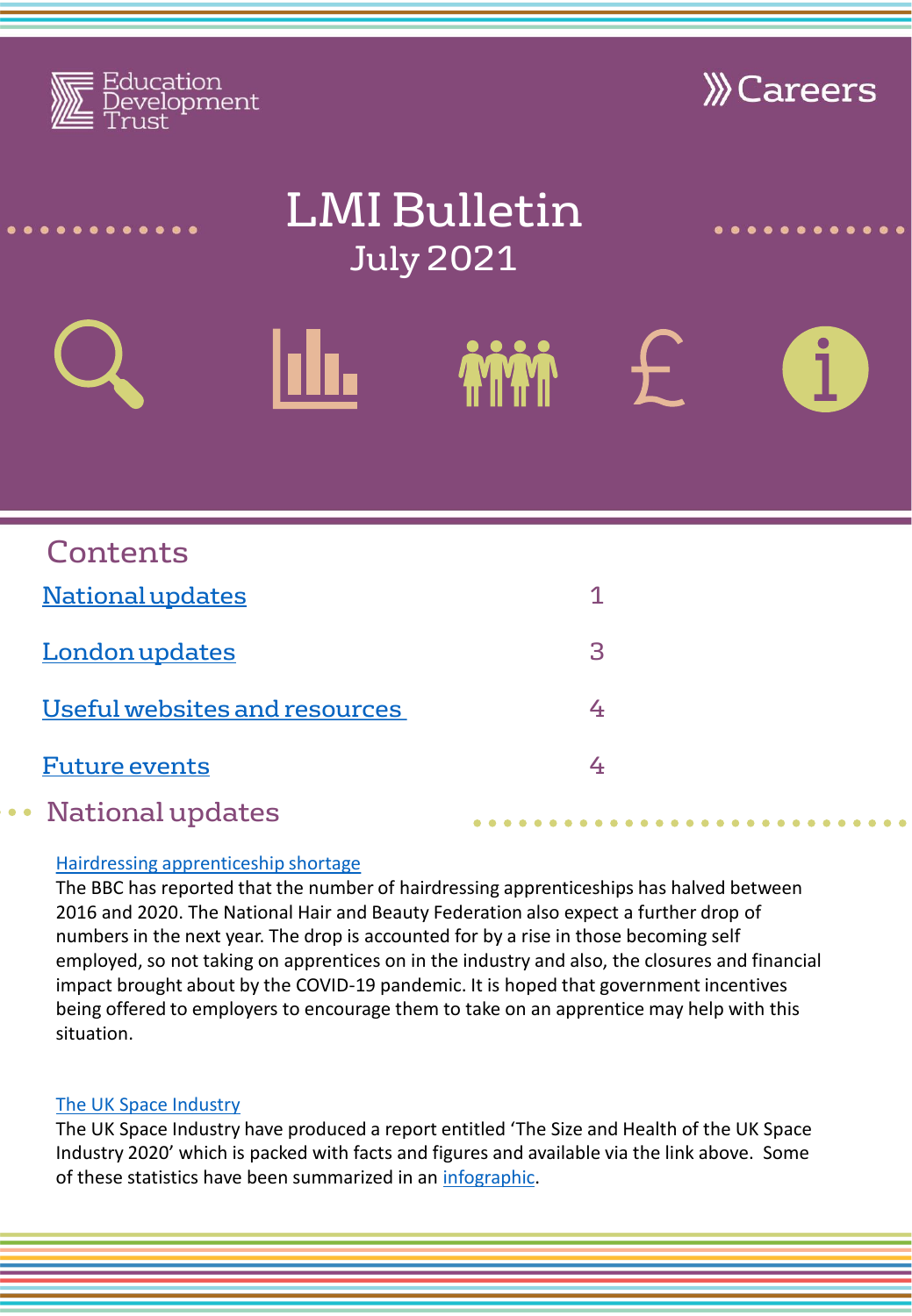## [Employer demand for jobs and skills in the green economy](https://www.fenews.co.uk/fevoices/69701-a-brief-look-at-employer-demand-for-jobs-and-skills-in-the-green-economy)

Interesting article from FE News which uses Emsi data to explore the green economy. It shows a spike in green jobs from 2020 and also details the need for green skills within many jobs.

### [MacDonald Hotels recruitment drive](https://www.somersetlive.co.uk/special-features/exciting-opportunities-macdonald-hotels-resorts-5503942)

A wide range of vacancies are being advertised by Macdonald Hotels in their latest recruitment drive across the UK. The company have [announced](https://www.bbc.co.uk/news/business-57544235) they have 20,000 roles to fill across the UK and Ireland and are planning to open 50 new outlets.

### [Dominos seeks large number of cooks and drivers](https://www.bbc.co.uk/news/business-57310154)

Dominos are seeking large numbers of staff as they return to 'normality' following the pandemic. The chain also takes part in the kickstart scheme.

#### [Novus recruitment plans](https://www.business-live.co.uk/enterprise/250-new-jobs-novus-reveals-20810438)

Construction company Novus are recruiting across a number of sectors with the creation of 250 new jobs over the next five years.

# [Baker Clause provision still inconsistent in schools, UCAS warns](https://www.sec-ed.co.uk/news/baker-clause-provision-still-inconsistent-in-schools-ucas-warns-apprenticeships-vocational-education-fe-university-he/)

Article which reports on findings from UCAS around the fact that the Baker Clause is still not being implemented consistently in some schools.

# [Early Careers Survey 2021: Jobs apprenticeship and post graduate study](https://luminate.prospects.ac.uk/early-careers-survey-2021-jobs-apprenticeships-and-postgraduate-study?utm_medium=email&utm_content=Early%20Careers%20Survey%202021:%20Jobs,%20apprenticeships%20and%20postgraduate%20study&utm_campaign=3495&utm_source=Luminate-Newsletter)

Study carried out by Prospects which explores the impact of the pandemic on the UK's young people. The report identifies a lot of change and uncertainty in terms of the career plans of young people. It also highlights the fact that young people feel unprepared due to fewer work experience opportunities and paid internships.

To me, this report highlights more than ever the need for impartial careers guidance in schools, sixth forms, colleges and universities to help young people navigate the current economic climate and understand the labour market.

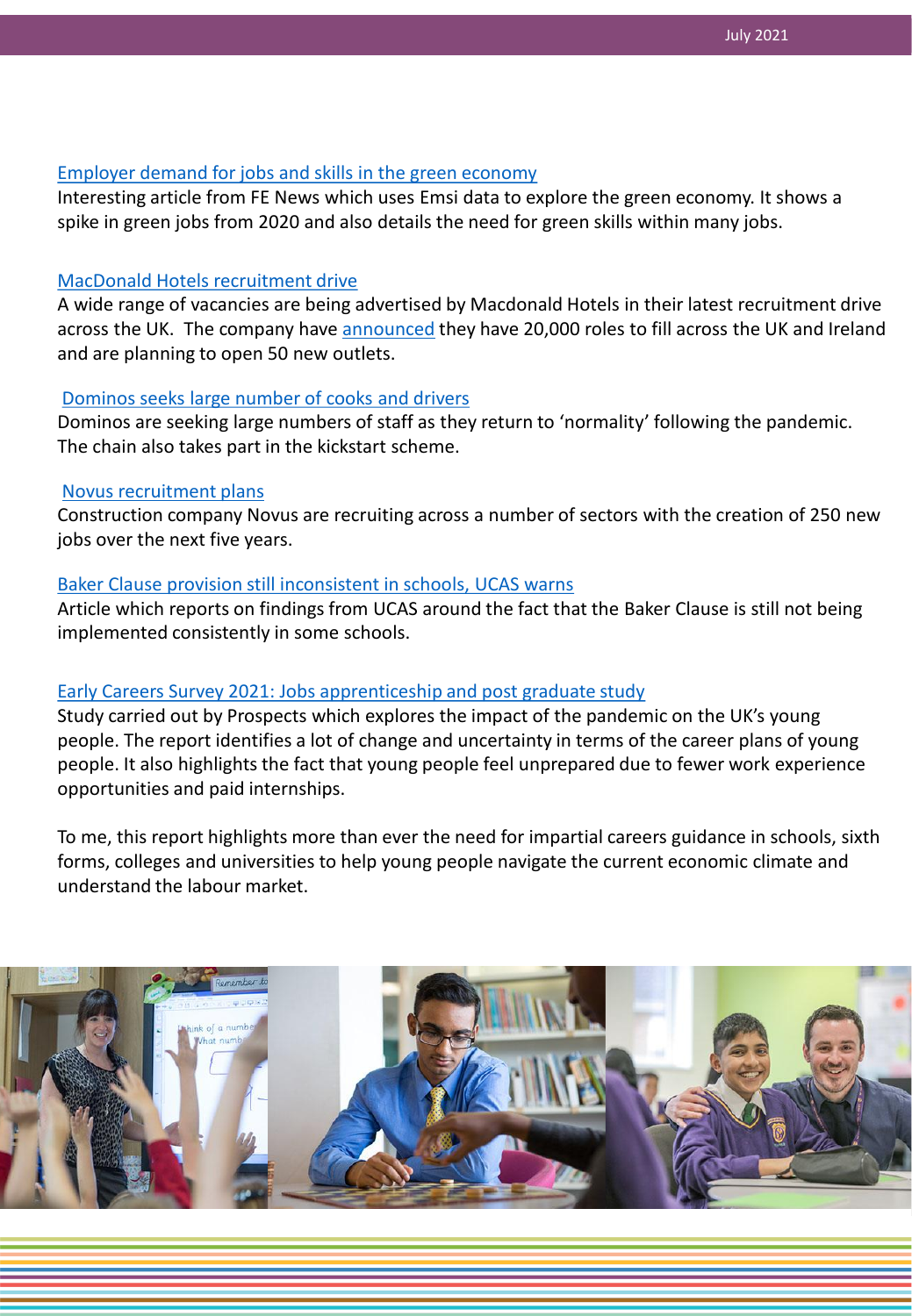# <span id="page-2-0"></span>London updates

# Construction Skills Network, Labour [Market Intelligence Report, 2021-2025](https://www.citb.co.uk/media/xqjbp3vj/greater_london.pdf) Greater London

The latest construction skills network report has been published for the Greater London area. The report shows the overall make up of the construction sector in Greater London with commercial being the largest area of construction, followed by infrastructure and housing. Repair and maintenance accounts for almost a third of all construction work in Greater London.

In terms of recruitment, 17,250 new workers will be required with much of this growth in site and project managers.

# [Staff shortages in London hospitality](https://www.london.gov.uk/press-releases/mayoral/mayor-pledges-to-tackle-shortages-in-hospitality?utm_campaign=Business%20Bulletin%20-%20June%202021%20-%20FA&utm_source=emailCampaign&utm_content=&utm_medium=email)  industry

The Mayor of London has pledged to support the hospitality industry as it tackles a staff shortage caused by both the pandemic and changes to immigration rules post Brexit.

Is projected to have the strongest regional growth rate averaging 4.8% over the five-year forecast, driven by infrastructure (6.9%) and private housing (6.7%). 17,250 new workers will be required.

 $0.8%$ 

17,250

Image Source:

https://www.citb.co.uk/media/xqjbp3vj/greater\_london.pdf